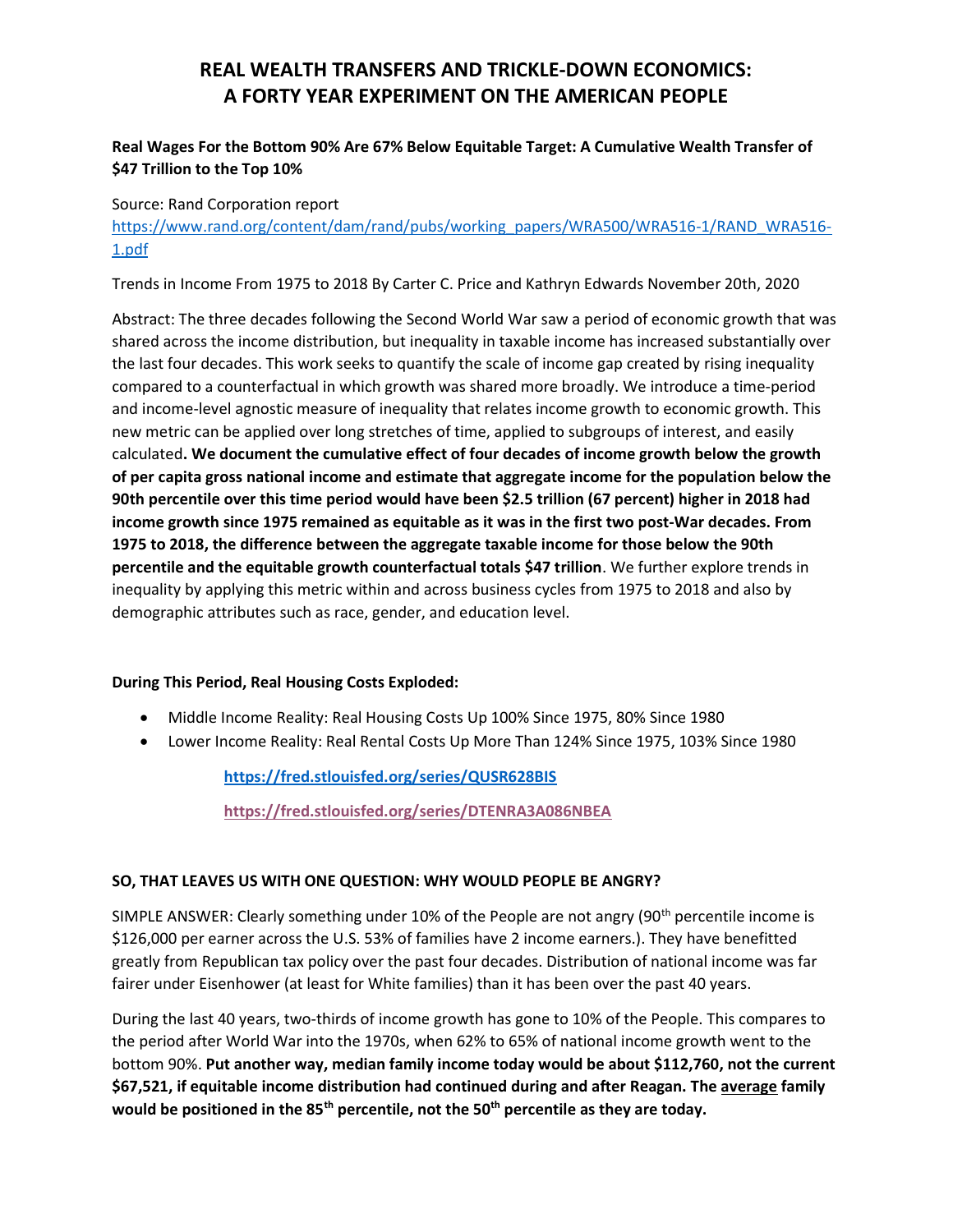## REAL WEALTH TRANSFERS AND TRICKLE-DOWN ECONOMICS: A FORTY YEAR EXPERIMENT ON THE AMERICAN PEOPLE

The reality is, as of today, those families are in desperate need of help, Senator. Center-right policies got us here, far right autocracy will not get them out of this problem. You know as well as I do, the situation of the 90% will get worse not better under center and far right policies.

Our democracy will vanish as an I Alone Can Solve It demagogue and cronies line their pockets still further. The entirety of Build Back Better is needed and now, or our democratic republic, "the last, best hope for the world" (Colin Powell) will vanish in this fomented and completely misdirected cloud of righteous indignation and anger (what I have to call The Epic Lie).

You're up. Do what needs to be done and do it now. Call your Senators and Representative.

Thank you.

Oh, by the way – The national debt is \$29 trillion as our federal revenue (tax) policies have transferred \$47 trillion to the top 10% over 40 years. Simply raising taxes on the top 1% halfway back to Eisenhower era tax rates for those making over \$500,000 (or those who claim middle class incomes and have billions in untaxed wealth used as collateral for loans) would eliminate the national debt in 20 years or so. Actual Republican policy? A 38% national debt increase in Trump's four years. Yes, some of that was under extenuating pandemic circumstances. The overall reality is that America's future is fading toward autocracy and oligarchy absent swift and strong intervention. This will imperil our national security more than any external enemy, and our brief 240 year experiment with selfgovernment, that "last, best hope" will disappear into the ash heap of history.